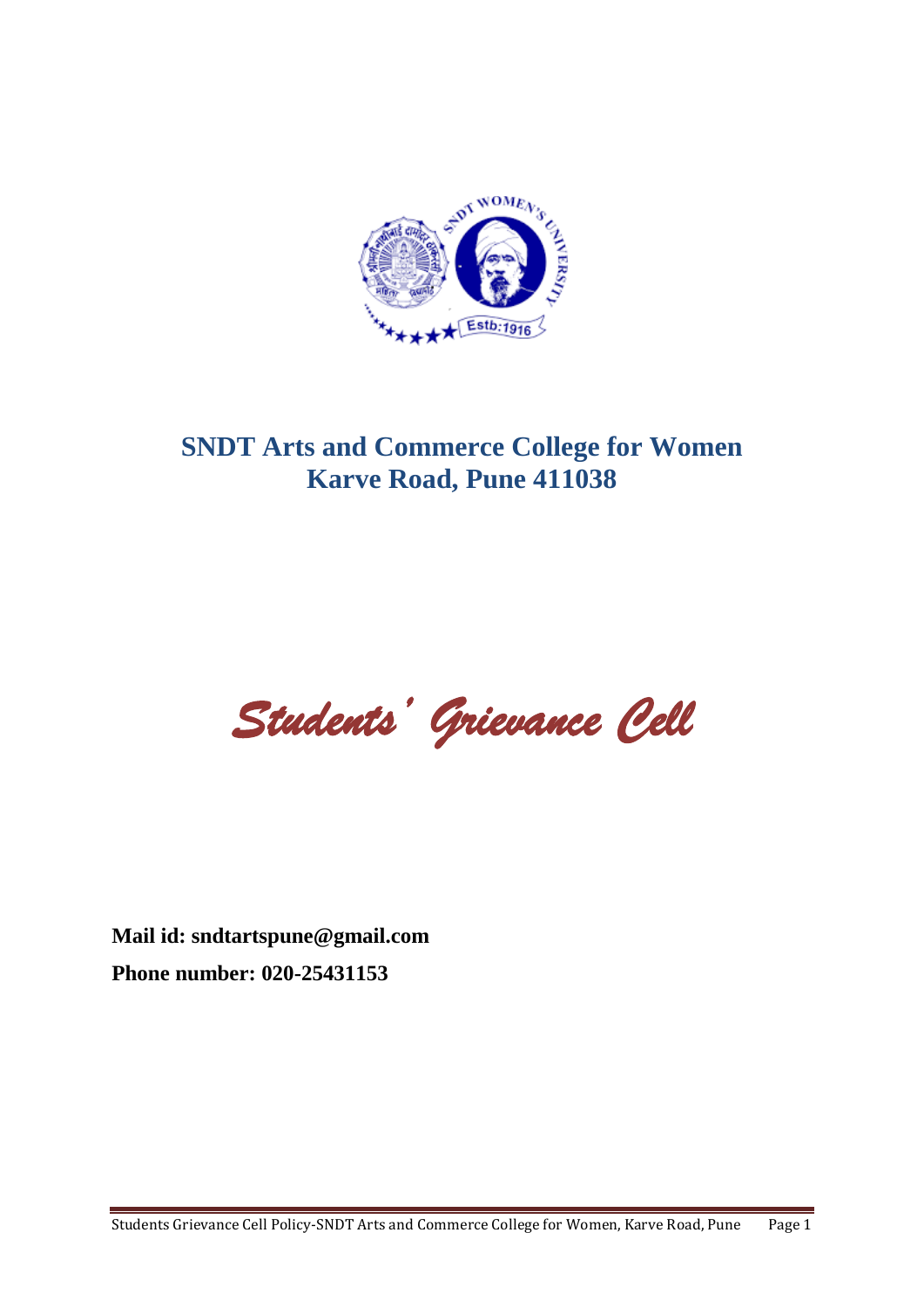## **Students' Grievance Cell**

#### **Introduction:**

Learning process in cohesive environment is always more meaningful and effective. Hence in S N D T Arts and Commerce College for Women, we make all efforts to have informal homely atmosphere.

However there are chances of arising some quarrel between students or they may face some serious difficulties while learning. If any dispute arises in connection with students, there should be formal forum available for resolving grievances of the students. Hence, S N D T Arts and Commerce College for Women, have constituted a Students' Grievance Cell.

## **The goals and objectives of the Students' Grievance Cell:**

#### **Goals**

- 1. To enable students to have a channel to mention her grievances.
- 2. To create an interface between aggrieved party and Adversary.
- 3. To provide students with an environment that facilitates fare and equal treatment to all.
- 4. To provide opportunities for expressing problems, difficulties, objections in connection with peers, teachers and non teaching staff.

## **Process:**

#### **Process to be followed by the Complainant**

In case of a student having any Complaint /Grievance, following procedure is to be followed:

1. Step 1:

The Complaint / Grievance will have to be routed to the College Students' Grievance Cell through a proper channel.

 b. Pre-stage: 'Head of the Department' shall be the 'first authority' to be contacted by the aggrieved person for redressal of her Complaint / Grievance through a written complaint.

 c. Written Complaint to be filed within 3 months from the date of incidence or within 3 months of accrual of cause of action, whichever is later.

2. Step 2:

 a. In case there is no response from the 'first authority' within 15 days of submission of the written complaint, or;

 b. If the Complainant is aggrieved by the decision of the 'first authority', then the aggrieved person may file the complaint / grievance before the Head of the Institution ( The Principal)'.

#### 3. Step 3:

 a. In case there is no response from the Principal of the College, within 15 days of submission of the written complaint, or;

b. If the Complainant is aggrieved by the decision of the 'Principal of the College', then the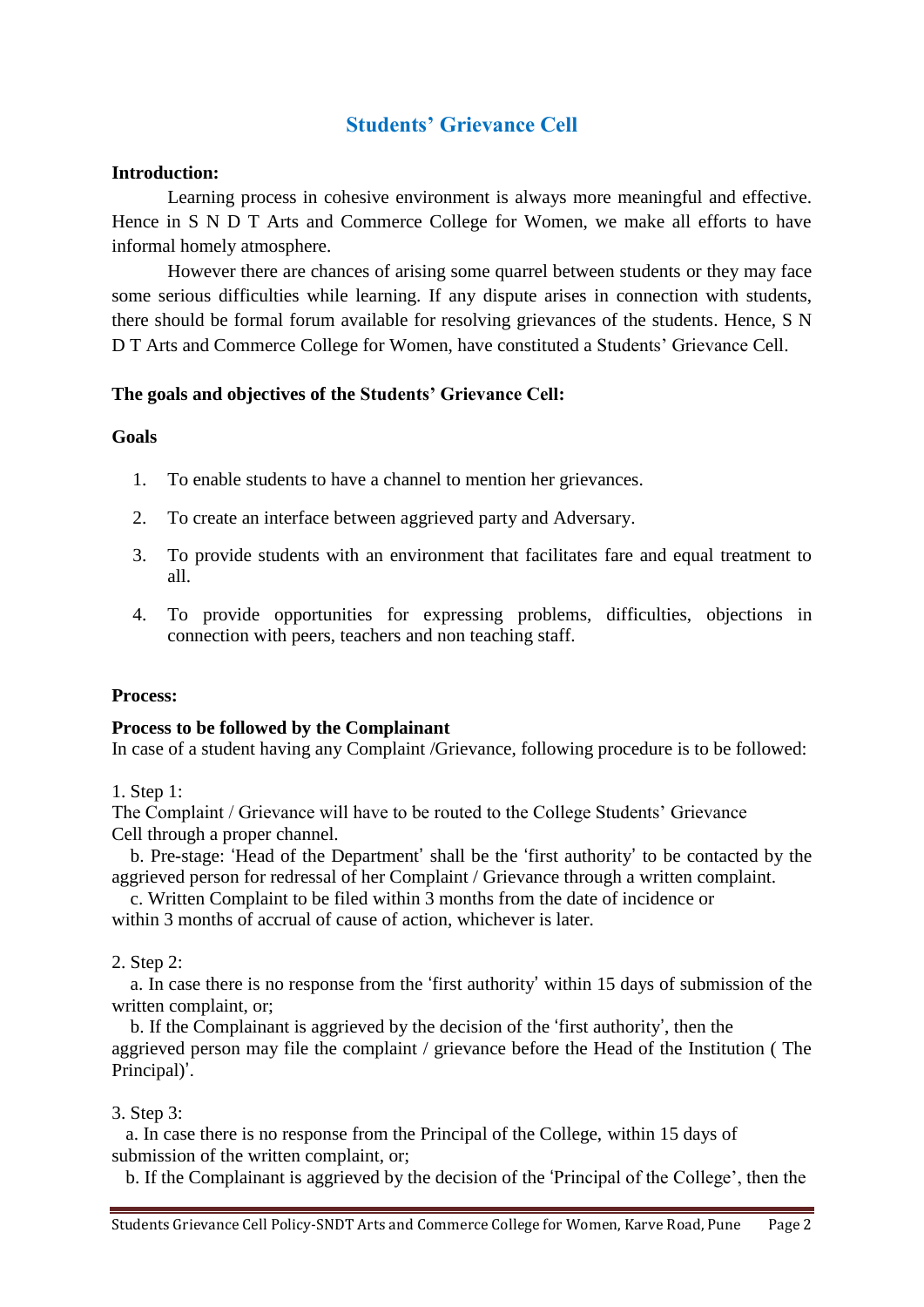aggrieved person may file the complaint / grievance before the College Students' Grievance Cell.

## **Language of the Committee**

2. Language of the College Students' Grievance Cell shall be Marathi and / or English.

## **How to file a Complaint with College Students' Grievance Cell?**

3. The Complaint / Grievance shall be submitted before the College Students' Grievance Cell through the Head of the Department in a format as per Annexure 1 interalia including the following points:

 a. Details of the Complainant – name, address, mobile number, email id, student PRN number, specialisation, department.

 b. Details of the Adversary – name, address, mobile number, email id, employee code, designation, department, institute connected with.

- c. Facts of the case stating nature, classification of the complaint.
- d. Copy of correspondence exchanged with 'first authority' and the Principal.
- e. Reliefs sought in view of the facts mentioned.
- f. Verification: The Complaint / Grievance shall be duly self-verified as per Annexure 1.

4. The Complaint / Grievance can be filed in any of the following languages – Marathi or English.

5. The Convenor College Students' Grievance Cell (or the duly authorised person) of the College shall provide an acknowledgment of the Complaint / Grievance received.

6. The person who is a party to any proceedings before the College Students' Grievance Cell shall appear in person before the College Students' Grievance Cell as and when, if required.

## **Procedure for Admission**

7. On receipt of the Complaint / Grievance, the Convenor (or duly authorised person), at the first instance, shall scrutinize it as early as possible, but not later than 4 days. If any deficiency is noticed, the complainant shall be asked to rectify the same within 7 days of the intimation given.

8. Thereafter, the Convenor (or duly authorised person) shall place the Grievance /Complaint before the College Students' Grievance Cell.

9. On receipt of the Complaint / Grievance, the College Students' Grievance Cell shall decide whether to admit it or summarily reject it, and on rejection reasons for the same shall be communicated to the complainant / person who submitted the Complaint / Grievance.

10. The College Students' Grievance Cell shall adhere to the prescribed period to dispose off the Complaint / Grievance as soon as possible.

## **Procedure to be followed by the** College Students' Grievance Cell **on admission**

11. One copy of the Complaint / Grievance received shall be served to the adversary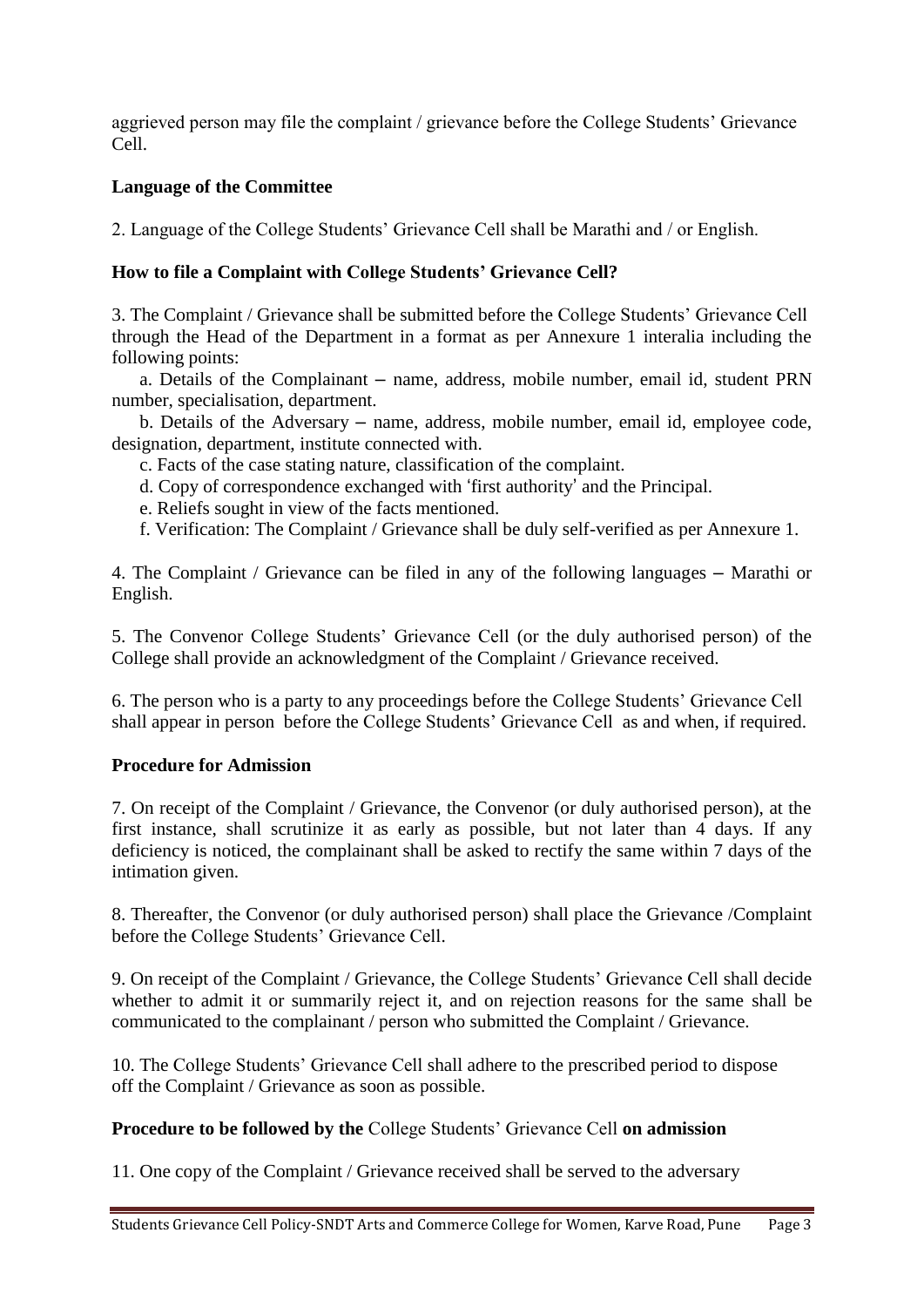within 5 days of receipt of the Complaint / Grievance.

12. The adversary shall be given 15 days to submit his / her written statement in response to the Complaint / Grievance filed against him / her.

13. 2 sets of written statement shall be submitted to the College Students' Grievance Cell by the adversary.

14. On receipt of the written statement from the adversary, 1 copy of the written statement shall be served on the Complainant within 5 days of the receipt of the same.

15. The documents, if any, be submitted by both the parties on the date of the first hearing.

16. The first hearing of the case shall be summoned within 10 days of service of the written statement on the Complainant.

17. Hearing of both the parties will be 'in-camera' proceedings, i.e., no party other than the parties to the proceedings shall be allowed to remain present or participate except with due permission of the College Students' Grievance Cell.

18. Parties to submit their respective evidence, if any, on Affidavit.

19. The College Students' Grievance Cell in its discretion may allow oral evidence which shall be recorded either in Marathi and / or English.

20. The College Students' Grievance Cell in its discretion may call for any document, record from the parties to the proceedings or the College including its Departments.

21. On completion of the Evidence stage, both parties shall be asked to submit their written briefs (arguments), if any, in a time fixed by the College Students' Grievance Cell.

22. The College Students' Grievance Cell, thereafter, shall proceed to record its report containing the decisions.

23. The report shall be forwarded to the Principal of the S N D T Arts and Commerce College for Women, Pune, for consequent appropriate action, to implement the recommendations of the College Students' Grievance Cell.

24. Copies of the report shall be submitted to both the parties.

#### **Service of Notice / Summons / Communication, etc.**

25. Notice / Summons / Communication, etc. to be served on the party to the proceedings / other person by hand delivery or through electronic media, e.g., E-mail on the address given in the Complaint / Grievance and / or supplied by the party and / or as per office record of the College.

#### **Limitation to dispose of the complaint/Grievance**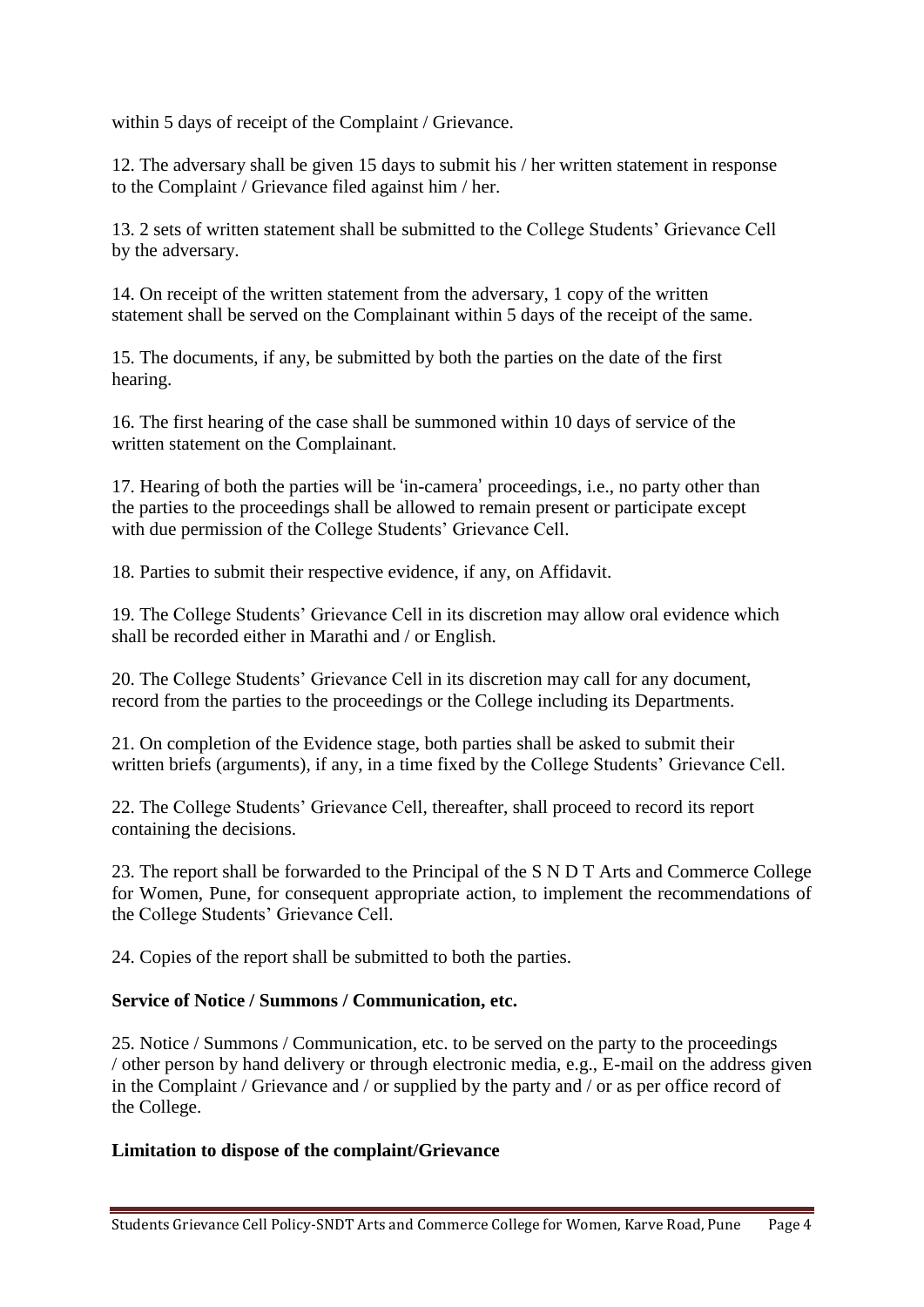26. The College Students' Grievance Cell shall adhere to the prescribed period to dispose off the Complaint / Grievance.

## **Place of sitting of the Grievance Committee**

27. The sittings of the College Students' Grievance Cell shall normally be at the Principal's cabin of S N D T Arts and Commerce College for Women, Pune: 411038. However the chairperson may, if the circumstances so warranted and/or taking into consideration convenience of all concerned , may direct to hold the sitting at any other place.

## **Quorum**

28. In a meeting / sitting of the College Students' Grievance Cell, there shall be a quorum of at least three members and the Chairperson.

#### **Powers to correct / rectify the errors in the report containing decision of the** College Students' Grievance Cell

29. The College Students' Grievance Cell has inherent powers to rectify any arithmetical / clerical / typographical errors in the report.

#### **Right to modify, etc.**

30. The College Students' Grievance Cell reserves its right to add / modify the Memorandum of Procedure.

*--END—*